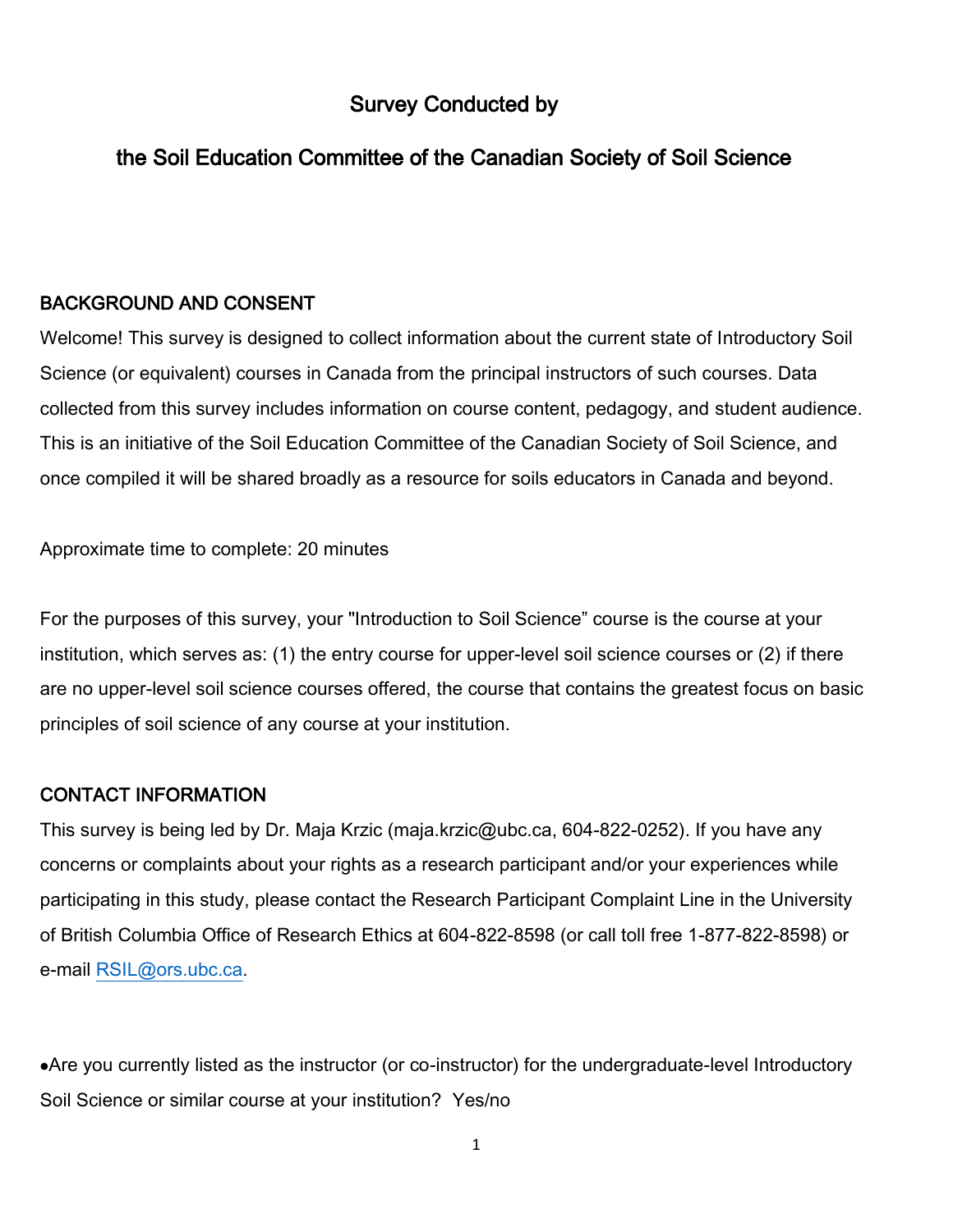If you currently do not teach the Introductory Soil Science course, have you taught it during past 10 years? Yes/no. If no, how long ago have you taught this course

## Part 1: Information about your institution

• Is your institution postsecondary university, college, or institute?

What is the type of undergraduate program that your Introductory Soil Science course contributes to?

**Bachelors** 

**Associates** 

**Certificate** 

Diploma

**Other** 

What is the expected time to completion for this program?

2 years

3 years

4 years

other

What is the official name of the department or unit that offers the Introductory Soil Science or equivalent course at your institution?

How many faculty members (not including staff) are in the department or unit you mentioned above?

<5, 6-10, 11-15, 16-20, or >20

How many undergraduate students are enrolled your department or unit?

<20, 21-50, 51-80, >81

Is there a soil science (or closely related) major, minor, certificate or option available to undergraduates at your institution?

-Major, minor, certificate or option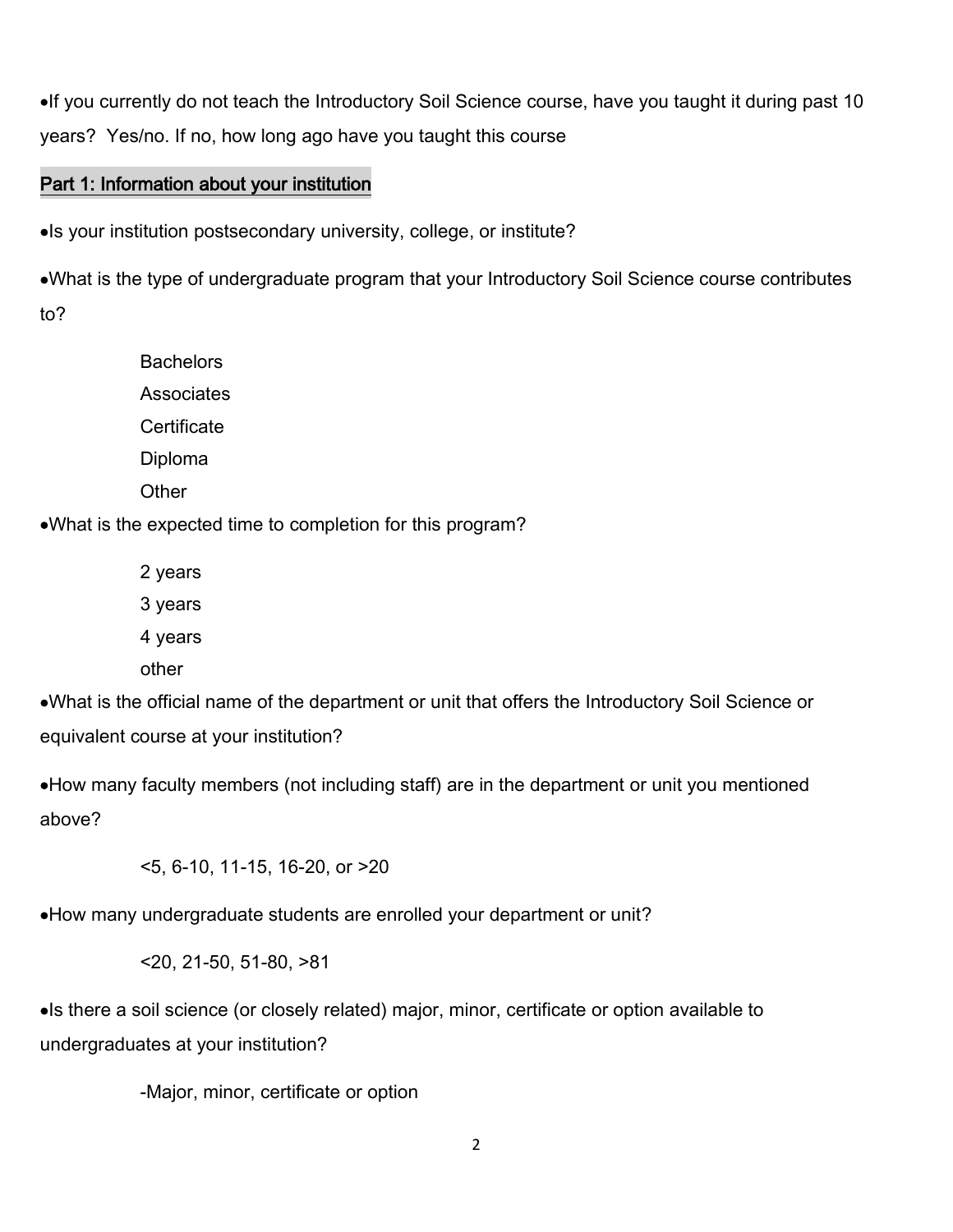-What is the official title of the major, minor, certificate or option?

### Part 2: Information about your Introductory Soil Science course

What is the official title of the Introductory Soil Science course in your department or unit?

Does your department or unit have more than one course that could be classified as Introductory Soil Science course?

#### Yes/no

If yes, what are the titles of those courses

If yes, please provide information only for the course that you teach

• Is the Introductory Soil Science course cross-listed by an/other departments or academic programs outside of your department?

#### Yes/no

If yes, provide the name of that other department or unit • How often is the course taught?

> Two times per academic year Once per academic year Every second academic year **Other**

• Is this course offered as a campus-based only, online only, or hybrid of campus-based and online?

• Is the Introductory Soil Science a required course for any major or minor program at your institution? Yes/no. If yes, by what programs

Is the Introductory Soil Science course a pre-requisite for (an)other course(s)? If yes, specify the course(s).

What, if any, are the pre-requisite requirements for the Introductory Soil Science course at your institution? Chemistry, math, physics, other

What is the typical enrolment in your Introductory Soil Science course each time it is taught?

Please estimate the percentage of students in your Introductory Soil Science course who are: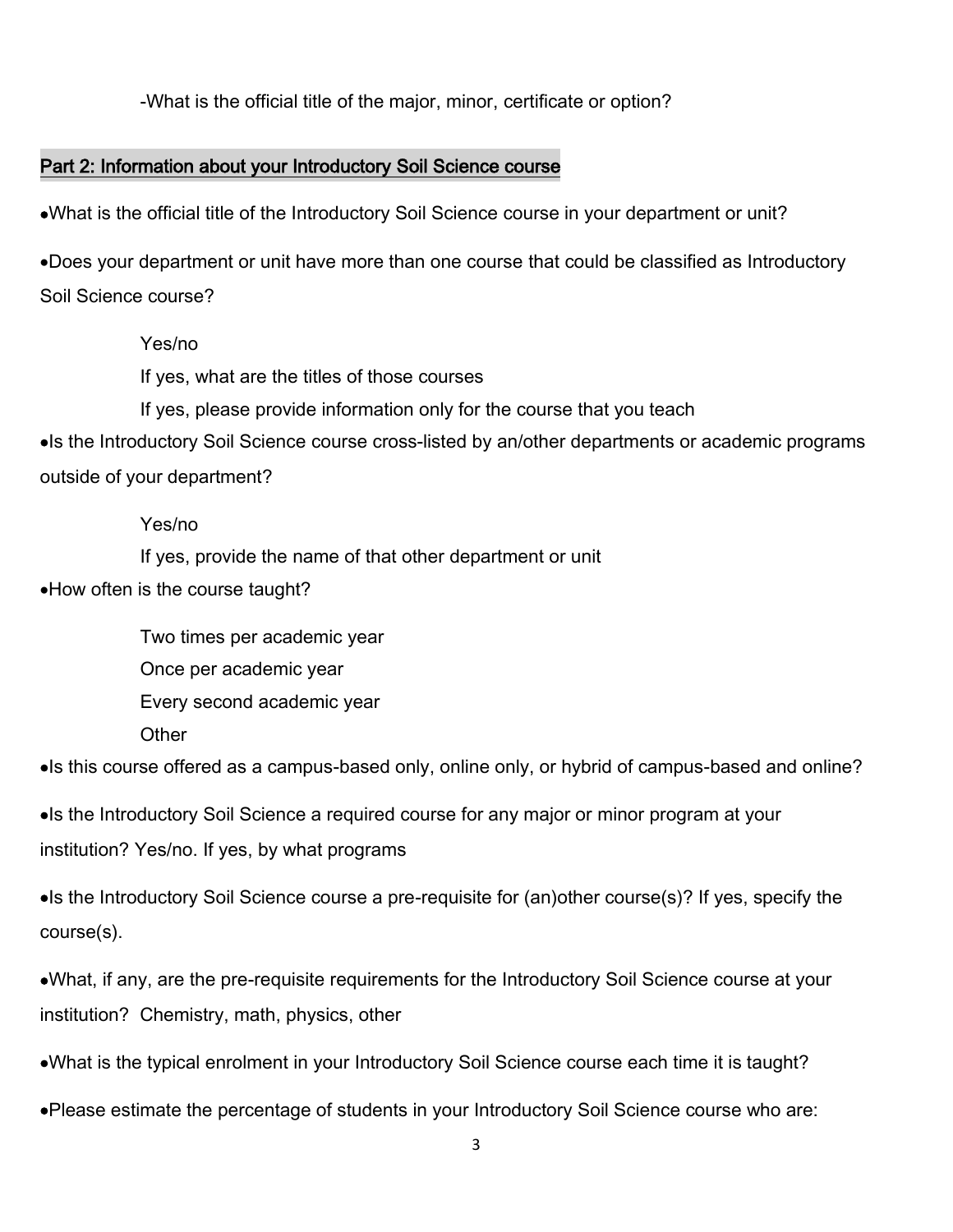1<sup>st</sup> year, 2<sup>nd</sup> year, 3<sup>rd</sup> year, 4<sup>th</sup> year, grad students, other

•Do you see a need to increase enrollment numbers? Are there programs that could include this course?

Did you develop the course yourself or adapt an existing version of the course?

• Is this a course you would choose to teach? Yes/no

How many primary instructors are involved in the teaching of your Introductory Soil Science course every year?

1, 2, 3, 4, 5 or >5

What is the highest level of education of the primary instructor (or instructors)?

PhD, MSc, other

What is/are the official position title/s of the instructor/s of your Introductory Soil Science course?

Professor, Associate Professor, Assistant Professor, Lecturer, Sessional, Adjunct Professor, other

What is the disciplinary background of the instructor (or instructors) of your Introductory Soil Science course?

Are there teaching assistants or technicians that support your course? Yes/no

Is there a required textbook for your Introductory Soil Science course?

Yes/no

If yes, what is the title and author(s) of the required textbook? Is there a *recommended* textbook for your Introductory Soil Science course?

### Yes/no

If yes, what is the title and author(s) of the recommended textbook? Do you use any online educational resources in your course? Yes/no. If yes, specify them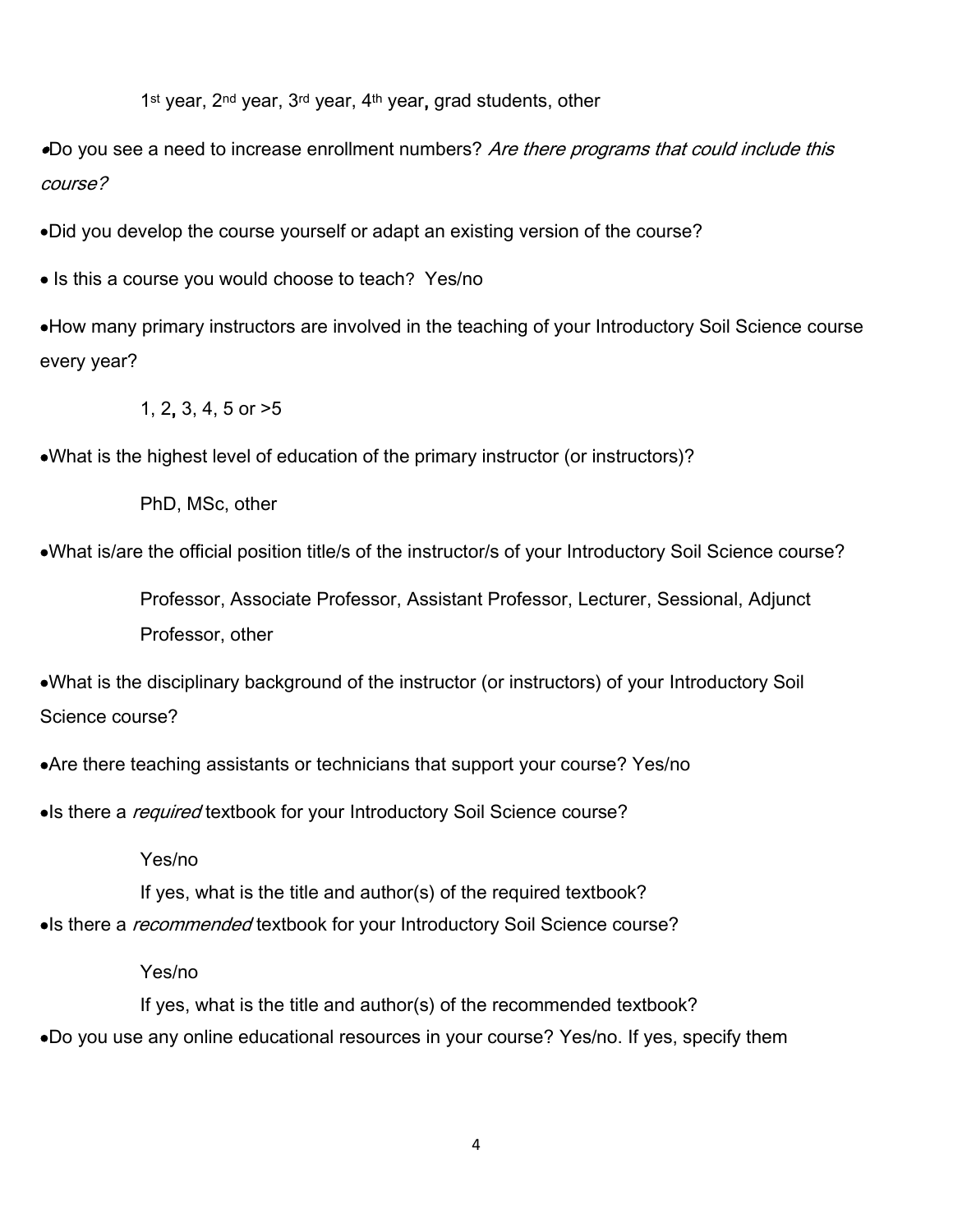Please estimate the percentage of total course hours per week, in which each of the following teaching/learning activities are utilized in the current offering of your Introductory Soil Science course:

- traditional lecture flipped classroom laboratory field trips discussion sessions self-guided field trips via mobile devices online learning (e.g., self-guided quizzes, video clips, tutorials) other
- $\bullet$ If there is the lab component, who is teaching it?

Course instructor, graduate TA, undergraduate TA, other

How many lab sections are typically run during each course offering?

N/A, 1-2, 3-5, 6-10, >11

What is the average size of each lab section?

N/A, <10 students, 11-20 students, 21-30 students, >30 students

Is there a lab manual (or set of reference resources) for your Introductory Soil Science course?

Yes/no

If yes, is it published or that you created?

Are there aspects of the lab component that could be improved?

Yes/no

If yes, what would they be and what are the barriers to future improvements? What assessment methods are used in your Introductory Soil Science course, please choose all that apply:

Traditional (in-class), closed-book exam Traditional (in-class), open-book exam